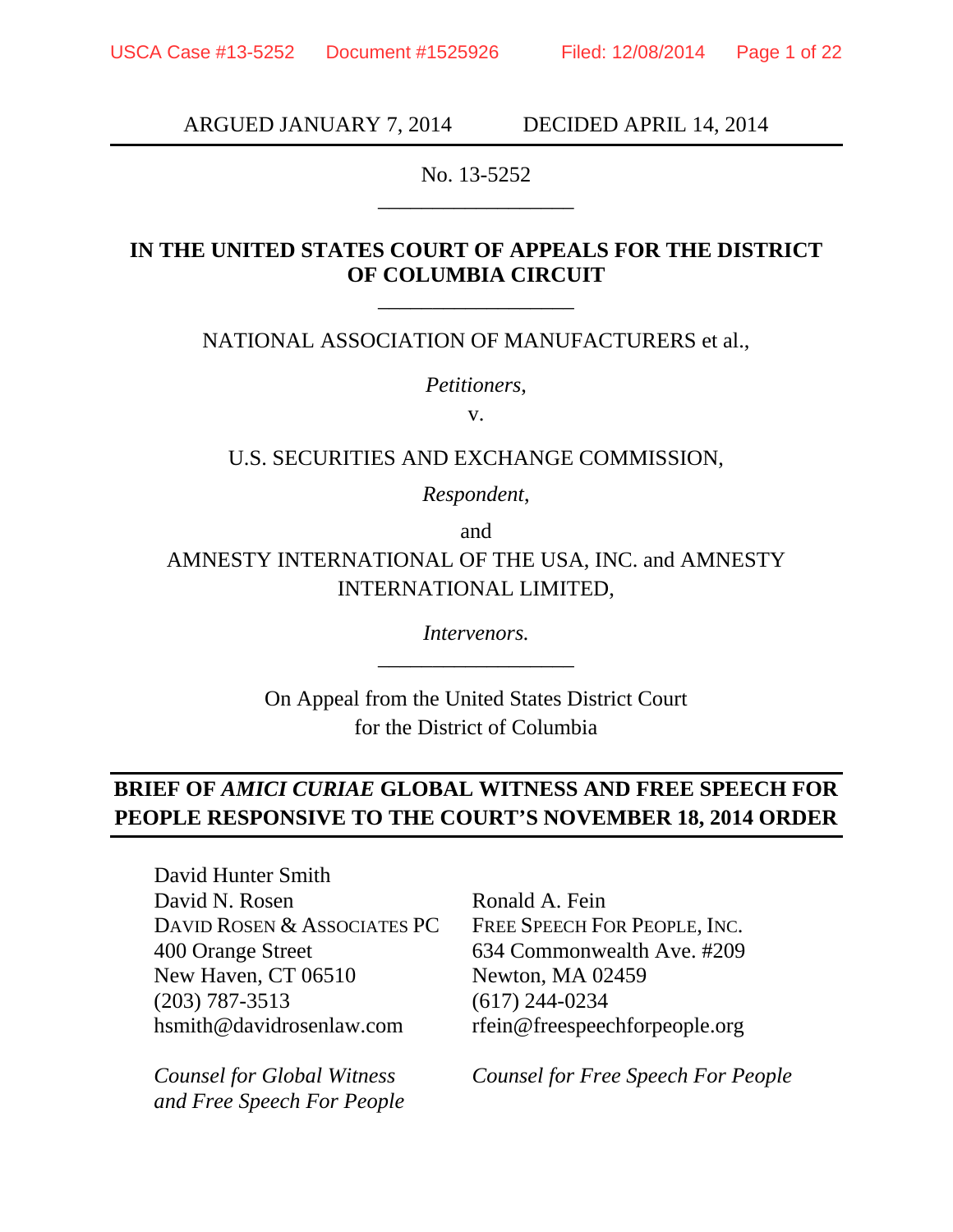### **CERTIFICATE AS TO PARTIES, RULINGS, AND RELATED CASES**

The following information is provided pursuant to D.C. Circuit Rule  $28(a)(1):$ <sup>1</sup>

**(A) Parties and** *Amici***:** Except for the following, all parties, intervenors, and *amici* appearing before the district court and in this court are listed in the October 30, 2013 Brief for *Amici Curiae* Global Witness and Former Members of the United Nations Group of Experts on the Democratic Republic of the Congo:

Additional *amicus* for Appellees:

Free Speech for People, Inc.

**(B) Rulings under Review:** The appeal challenges the final order in case 1:13-cv-00635, entered by Judge Robert L. Wilkins on July 23, 2013 and reported at 956 F. Supp. 2d 43 (D.D.C. 2013). The panel granted a petition to rehear its April 14, 2014 opinion reported at 748 F.3d 359 (D.C. Cir. 2014).

**(C) Related cases:** *Amici* are unaware of any related cases.

<sup>&</sup>lt;sup>1</sup> No party's counsel authored this brief in whole or in part; no party or party's counsel contributed money that was intended to fund the preparation or submission of this brief; and no person (other than *amicus curiae*) contributed money that was intended to fund the preparation or submission of this brief.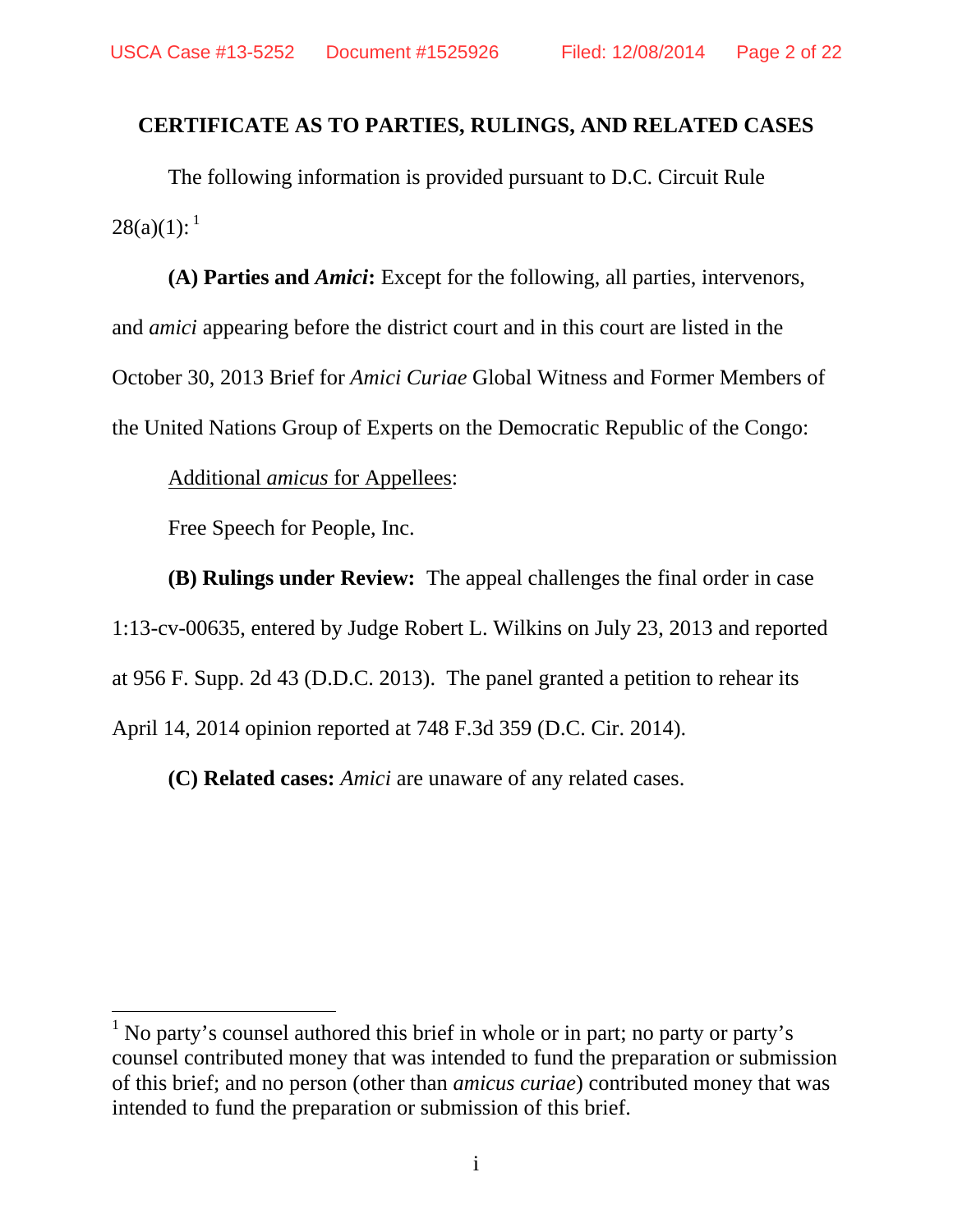# **(D) Authority to file** *amici curiae* **brief:** Pursuant to D.C. Circuit Rule

29(b), all parties have consented to the filing of this amicus. *Amici* are filing this brief on the same date as Appellees' brief; this schedule was a condition of Appellants' consent.

> /s/ David Hunter Smith David Hunter Smith DAVID ROSEN & ASSOCIATES, PC 400 Orange Street New Haven, CT 06510 (203) 787-3513 hsmith@davidrosenlaw.com

*Counsel for Global Witness and Free Speech For People*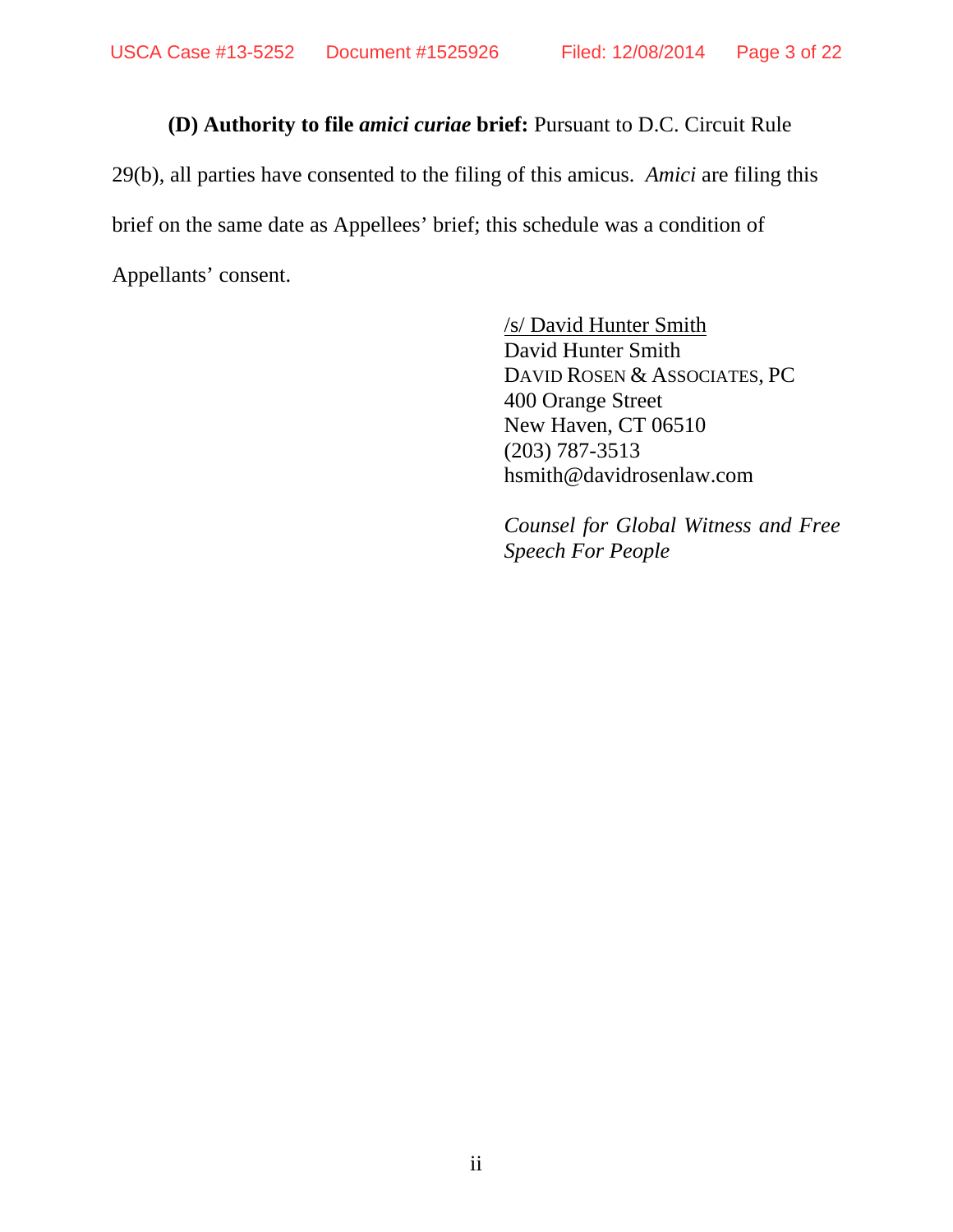### **RULE 26.1 CORPORATE DISCLOSURE STATEMENT**

Pursuant to Federal Rule of Appellate Procedure 26.1 and D.C. Circuit Rule 26.1, Global Witness Limited ("Global Witness") and Free Speech For People, Inc. ("Free Speech For People"), respectively, state that:

1. Global Witness has no parent corporation and no publicly held corporation owns 10% or more of the stock of Global Witness.

2. Free Speech for People has no parent corporation and no publicly held corporation owns 10% or more of the stock of Free Speech For People.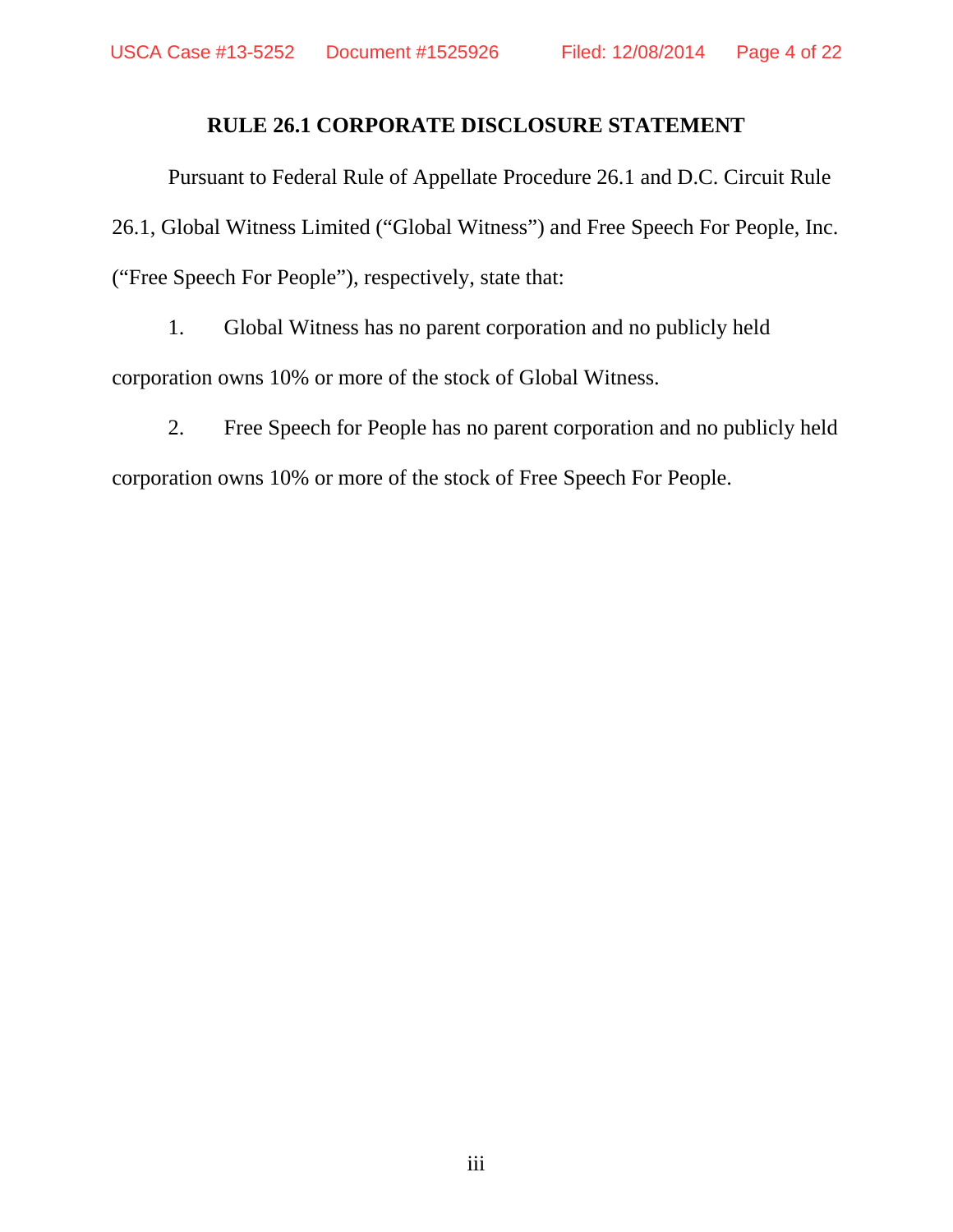# **TABLE OF CONTENTS**

| CERTIFICATE AS TO PARTIES, RULINGS, AND RELATED CASES  i                                                                                                             |
|----------------------------------------------------------------------------------------------------------------------------------------------------------------------|
|                                                                                                                                                                      |
|                                                                                                                                                                      |
|                                                                                                                                                                      |
|                                                                                                                                                                      |
|                                                                                                                                                                      |
|                                                                                                                                                                      |
| I. THE PANEL'S FIRST AMENDMENT HOLDING WAS OVERRULED1                                                                                                                |
| II. "FACTUAL AND UNCONTROVERSIAL INFORMATION" INCLUDES<br>ACCURATE STATEMENTS ABOUT FACTS, AS DISTINCT FROM<br>STATEMENTS OF OPINION AND DUBIOUS FACTUAL STATEMENTS1 |
| III. WHETHER INFORMATION IS "UNCONTROVERSIAL" INVOLVES A<br>QUESTION OF LEGISLATIVE FACT, BUT CAN BE DETERMINED HERE                                                 |
| 1. "Controversiality" is generally a question of legislative fact. 5                                                                                                 |
| 2. As the Supreme Court did in Milavetz and Zauderer, the Court may                                                                                                  |
| 3. Neither Section 1502 nor its implementing rule requires speakers to                                                                                               |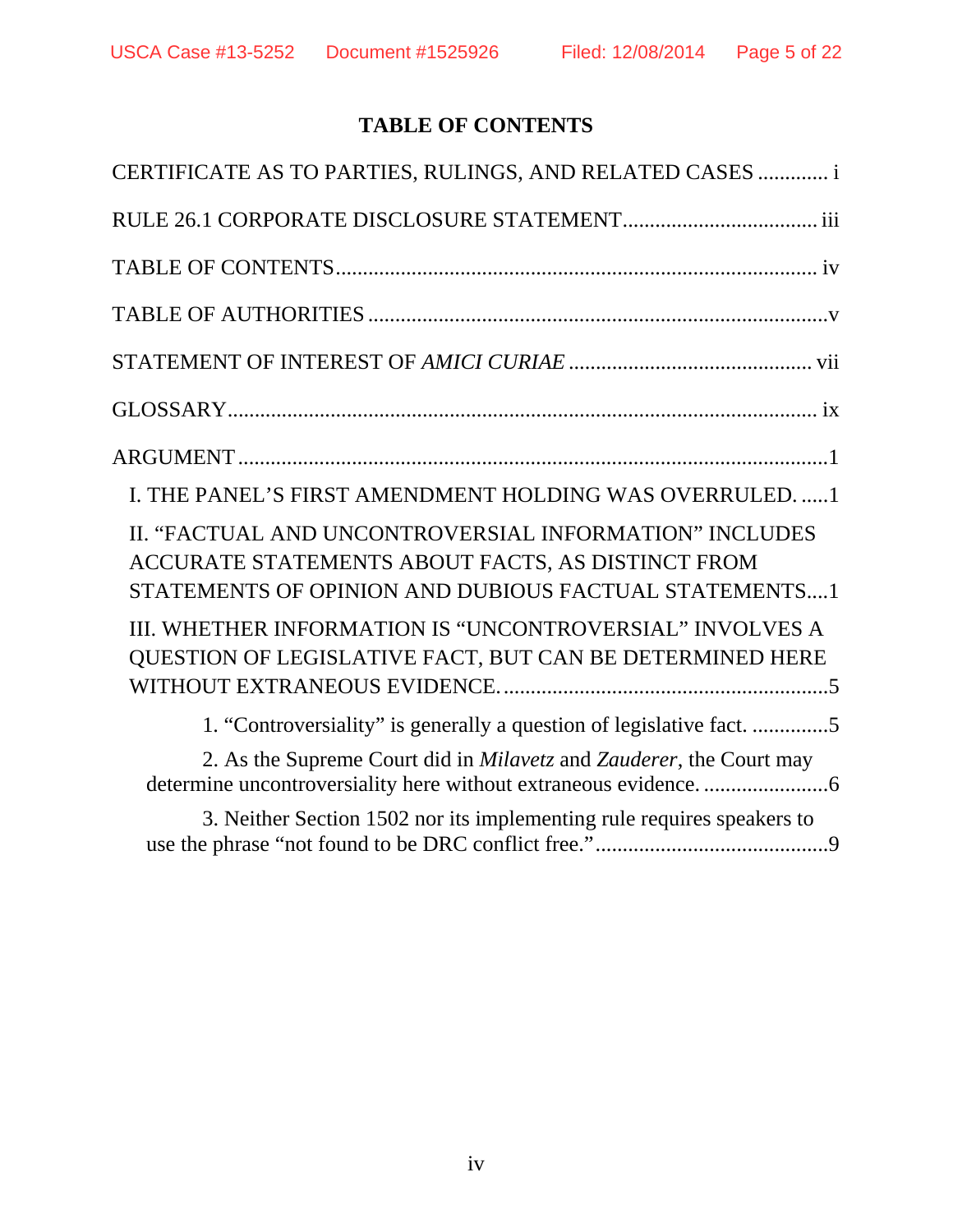# **TABLE OF AUTHORITIES**

## **Cases**

| *Am. Meat Inst. v. U.S. Dep't of Agric., 760 F.3d 18 (D.C. Cir. 2014) (en banc). 1,<br>3 |
|------------------------------------------------------------------------------------------|
|                                                                                          |
| Cent. Hudson Gas & Elec. Corp. v. Pub. Serv. Comm'n of New York, 447 U.S. 557            |
|                                                                                          |
| Cmty. for Creative Non-Violence v. Watt, 670 F.2d 1213 (D.C. Cir. 1982) 10               |
| CTIA—The Wireless Ass'n v. City & Cnty. of San Francisco, 827 F. Supp. 2d 1054           |
| (N.D. Cal. 2011), aff'd in part, rev'd in part, 494 F. App'x 752 (9th Cir. 2012)3        |
| *Disc. Tobacco City & Lottery, Inc. v. United States, 674 F.3d 509 (6th Cir. 2012)       |
|                                                                                          |
| Dunagin v. City of Oxford, Miss., 718 F.2d 738 (5th Cir. 1983) (en banc)5, 6             |
|                                                                                          |
| Hurley v. Irish-Am. Gay, Lesbian & Bisexual Grp., 515 U.S. 557 (1995)2                   |
|                                                                                          |
|                                                                                          |
| *Milavetz, Gallop & Milavetz, P.A. v. United States, 559 U.S. 229 (2010) 2, 6            |
|                                                                                          |
|                                                                                          |
|                                                                                          |
| Riley v. Nat'l Fed'n of the Blind of N. Carolina, Inc., 487 U.S. 781 (19882              |
|                                                                                          |
|                                                                                          |
|                                                                                          |
| *Zauderer v. Office of Disc. Counsel, 471 U.S. 626 (1985) 1, 2, 3, 6                     |
|                                                                                          |

## **Statutes**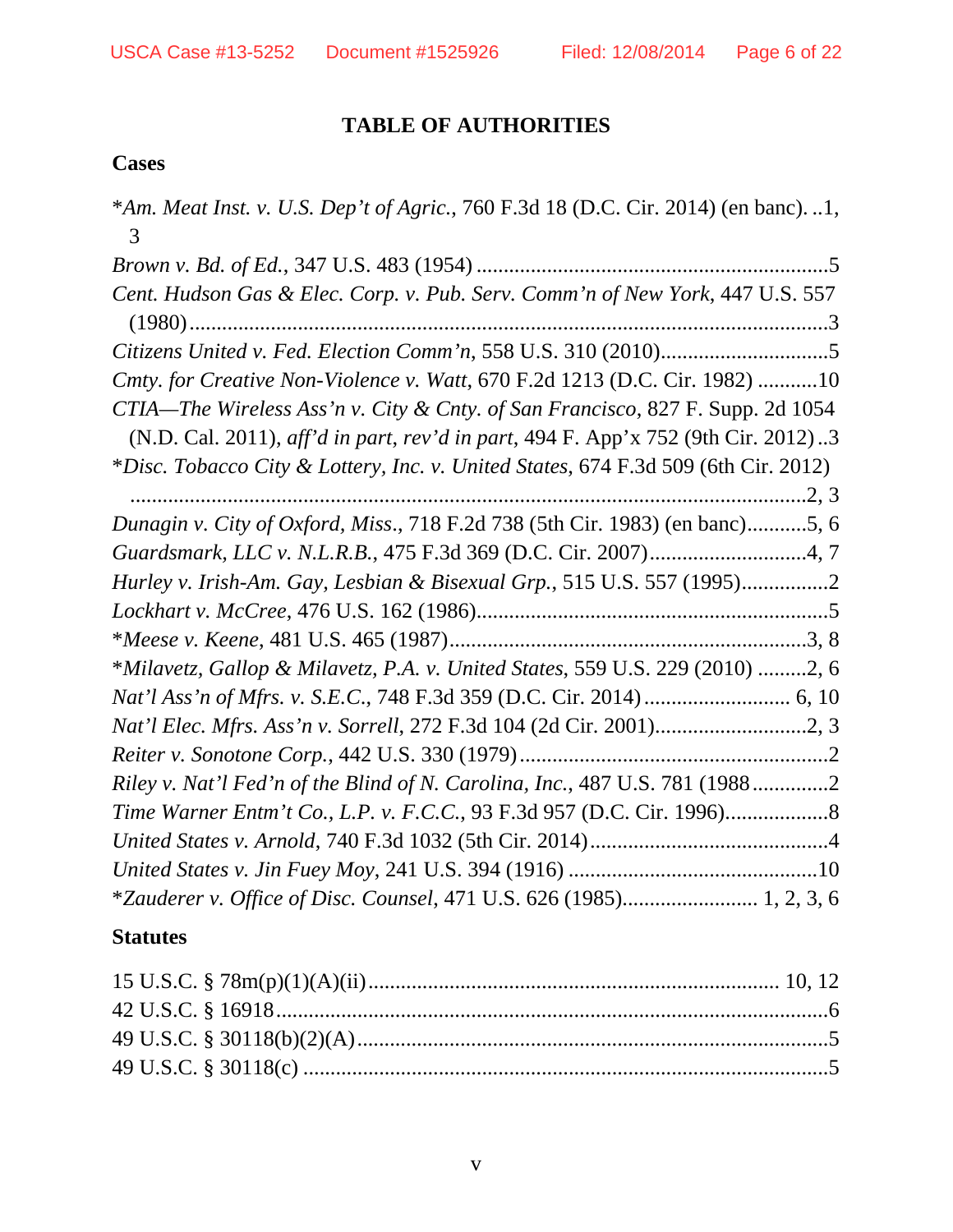# **Other Authorities**

| Daniel Herz-Roiphe, Stubborn Things: An Empirical Approach to Facts, Opinions,        |
|---------------------------------------------------------------------------------------|
| and the First Amendment, 113 MICH. L. REV. FIRST IMPRESSIONS (forthcoming             |
| 2014), available at http://papers.ssrn.com/sol3/papers.cfm?abstract_id=2530768        |
|                                                                                       |
|                                                                                       |
|                                                                                       |
| OECD Due Diligence Guidance for Responsible Supply Chains of Minerals from            |
|                                                                                       |
| *Robert C. Post, Compelled Commercial Speech, Draft 2A (accessed Dec. 7,              |
| 2014), <i>available at http://papers.ssrn.com/sol3/papers.cfm?abstract_id=2504180</i> |
|                                                                                       |

# **Regulations**

\*Authorities upon which we chiefly rely are marked with asterisks.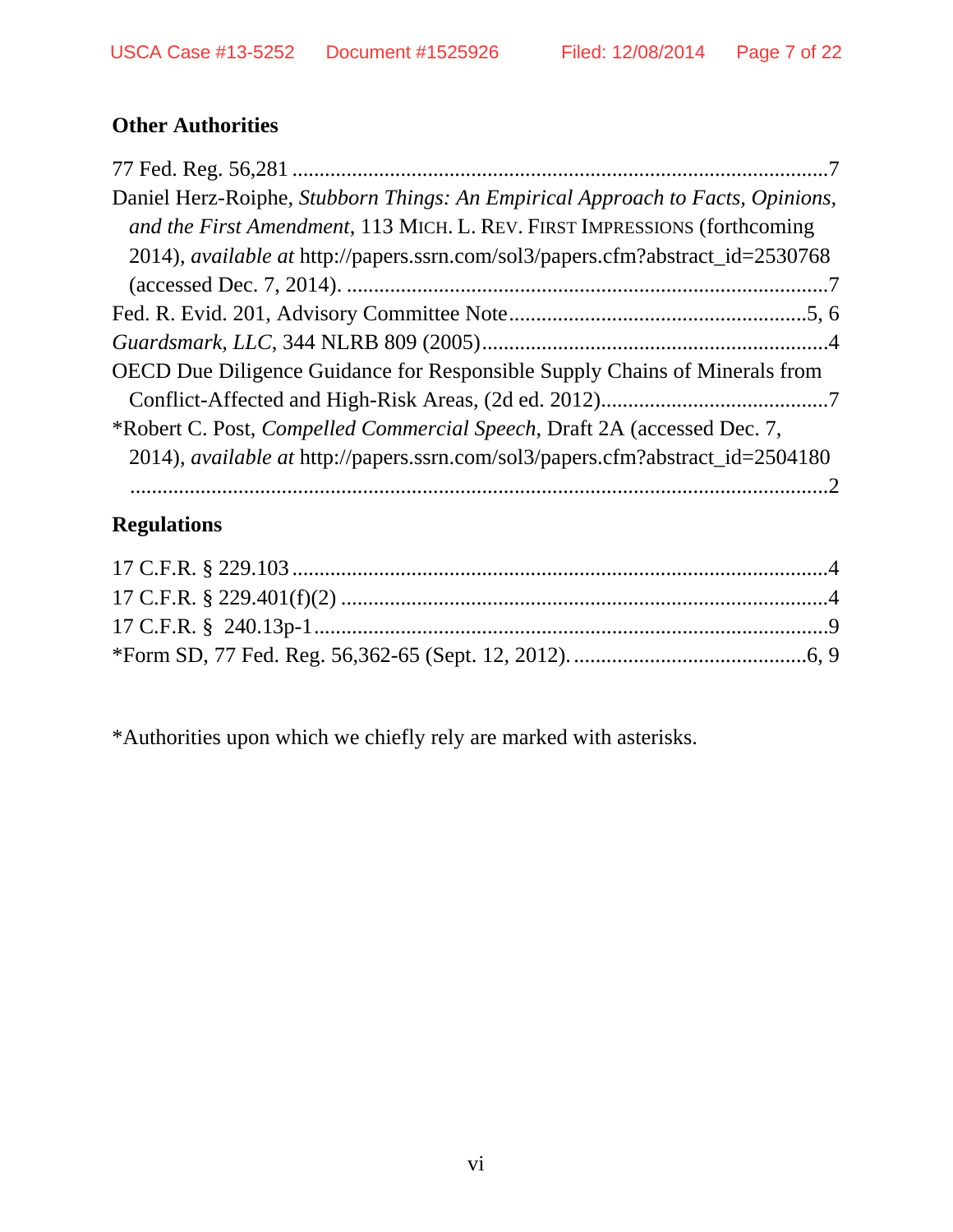#### **STATEMENT OF INTEREST OF** *AMICI CURIAE*

1. Global Witness Limited ("Global Witness") is a nongovernmental, notfor-profit organization founded in 1993 which investigates and campaigns to prevent natural resource-related conflict, corruption and associated environmental and human rights abuses. For over a decade, Global Witness has carried out extensive research on the minerals trade in the eastern Democratic Republic of the Congo; it has a team of experts who typically spend four months in the region each year. Global Witness regularly publishes the results of its research in reports on the role of tin, tantalum, tungsten and gold originating in the African Great Lakes region in worldwide supply chains.

Global Witness was a strong supporter of Congressional enactment of Section 1502 and was closely involved in the subsequent rulemaking process. It also participated in the drafting and now participates in the implementation of the Organization for Economic Cooperation and Development Due Diligence Guidance incorporated by the SEC rule. Section 1502 reports aid Global Witness in monitoring the quality of companies' due diligence efforts. Global Witness also owns stock in several issuers subject to Section 1502 reporting requirements.

2. Free Speech For People, Inc. ("Free Speech for People") is a national nonpartisan, non-profit organization that works to restore republican democracy to the people, including through legal advocacy under the First Amendment. Free Speech

vii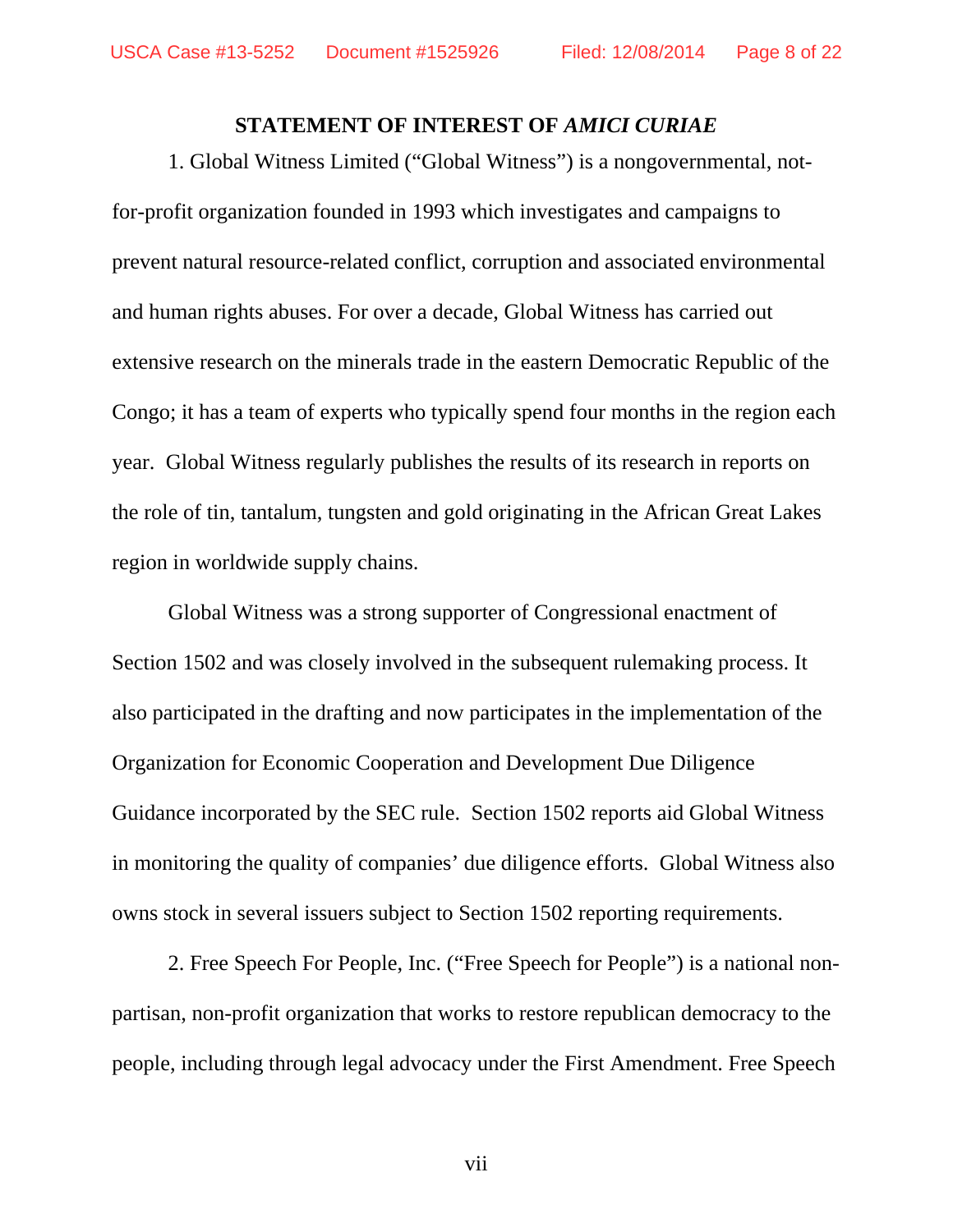For People's thousands of supporters around the country engage in education and non-partisan advocacy to encourage and support effective government of, by, and for the American people. Free Speech For People has a particular history of arguing in defense of public laws against corporate First Amendment challenges, having filed amicus briefs to the United States Supreme Court in *Conestoga Wood Specialties Corp. v. Burwell*, 134 S. Ct. 2751 (2014) and *American Tradition Partnership, Inc. v. Bullock*, 132 S. Ct. 2490 (2012), and the Montana Supreme Court in *Western Tradition Partnership v. Attorney General*, 271 P.3d 1 (Mont. 2011), *rev. sub nom. Am. Tradition P'ship, supra*.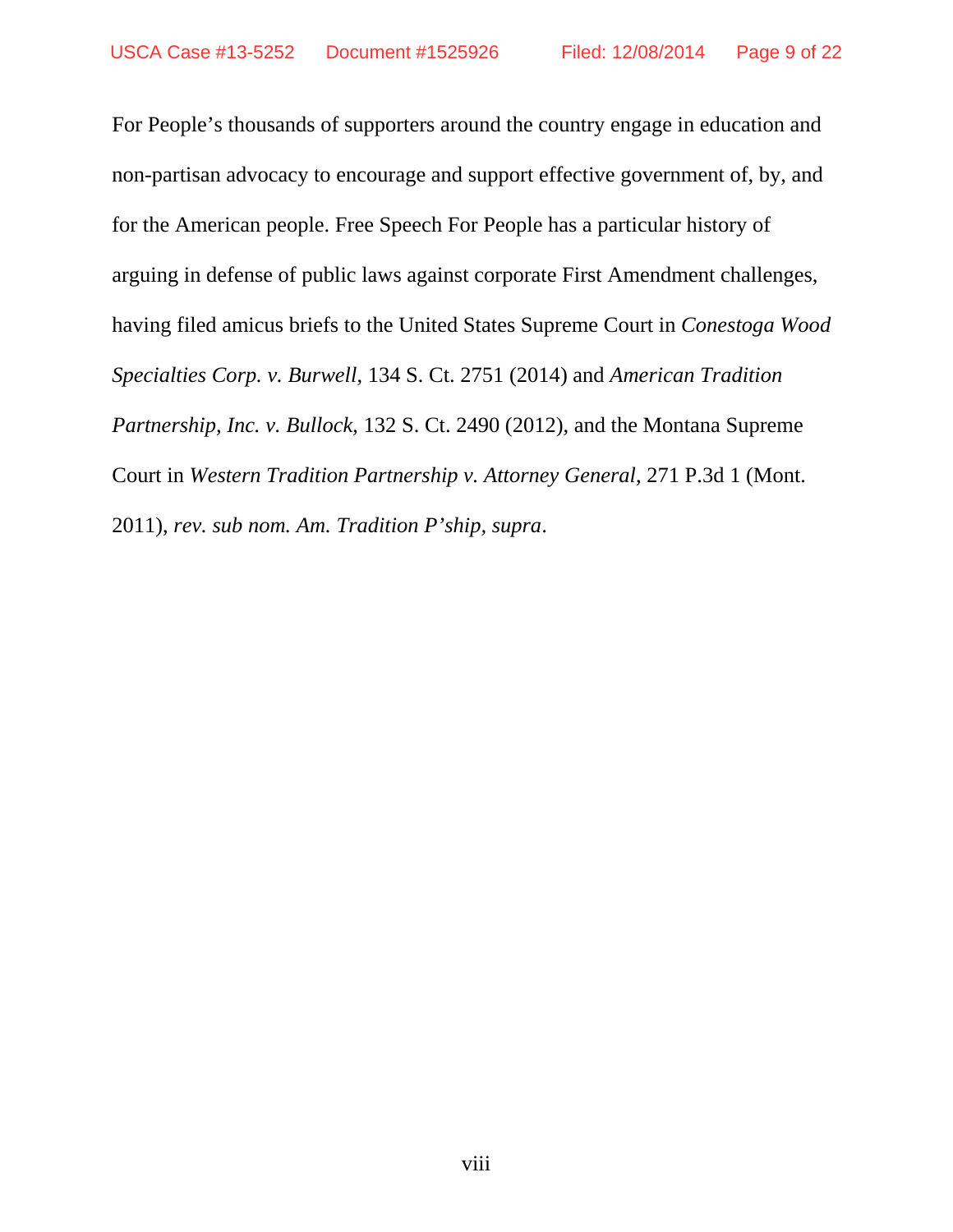# **GLOSSARY**

| <b>NLRB</b> | <b>National Labor Relations Board</b>                  |
|-------------|--------------------------------------------------------|
| <b>OECD</b> | Organization for Economic Co-operation and Development |
| <b>SEC</b>  | Securities and Exchanges Commission                    |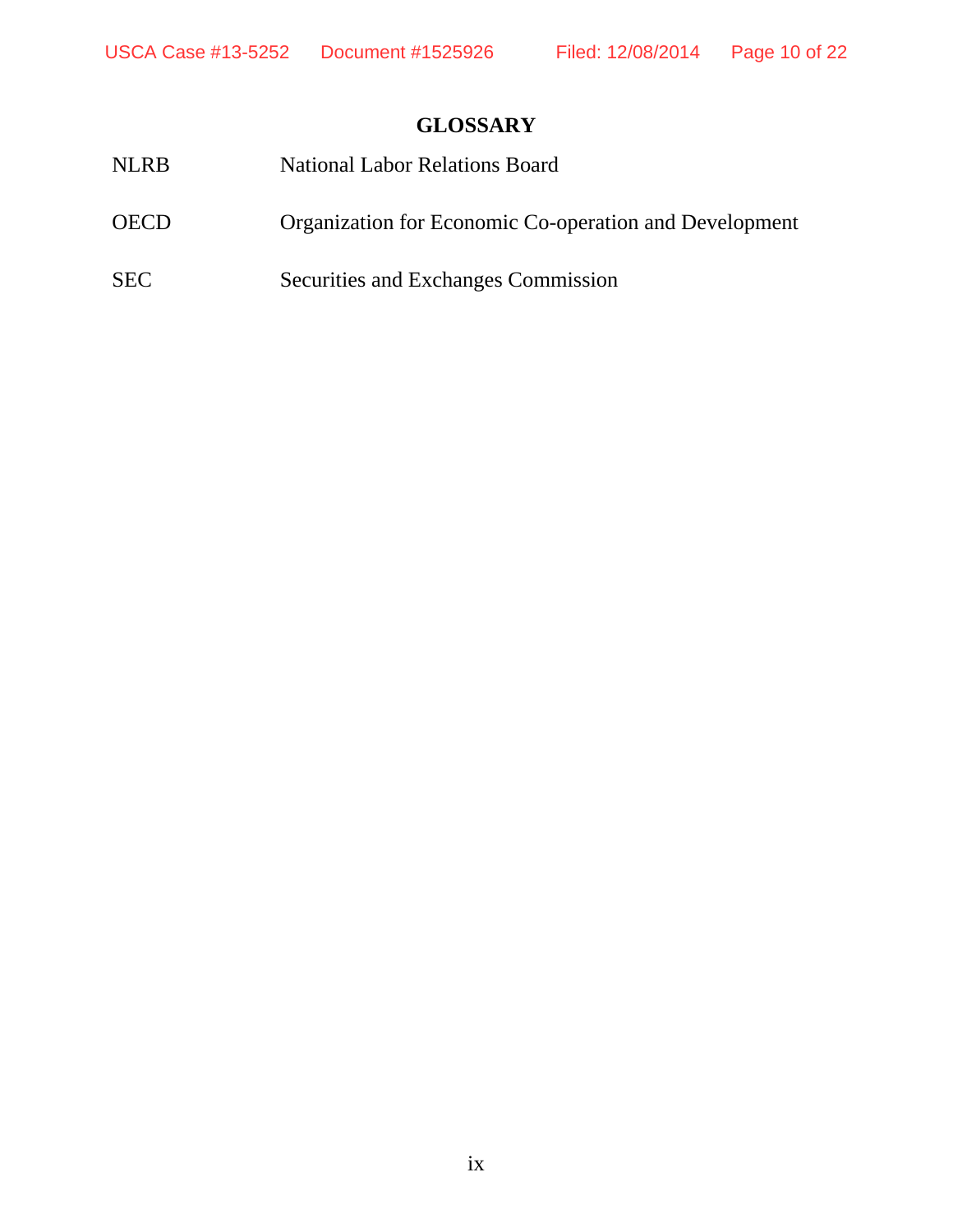#### **ARGUMENT**

The en banc Court overruled this panel's only First Amendment holding—

#### **I. THE PANEL'S FIRST AMENDMENT HOLDING WAS OVERRULED.**

that *Zauderer v. Office of Disc. Counsel*, 471 U.S. 626 (1985), is limited to disclosure requirements reasonably related to preventing consumer deception. *See Am. Meat Inst.* ("*AMI"*) *v. U.S. Dep't of Agric.*, 760 F.3d 18, 22 (D.C. Cir. 2014) (en banc).<sup>1</sup> The panel also "question[ed]" but it did "not decid[e] whether the information mandated [to be disclosed under Section 1502] was factual and uncontroversial." *AMI*, 760 F.3d at 27 (describing the panel's opinion). Because the briefing had not focused on the First Amendment question or the precise speech required by Section 1502, it was appropriate for the panel not to reach a definite conclusion. In fact, as *amici* explain, *see* Part III.3 *infra*, Section 1502 and its implementing rule do not require use of the very phrase—"not found to be conflict free"—that the panel suggested may be constitutionally objectionable.

## **II. "FACTUAL AND UNCONTROVERSIAL INFORMATION" INCLUDES ACCURATE STATEMENTS ABOUT FACTS, AS DISTINCT FROM STATEMENTS OF OPINION AND DUBIOUS FACTUAL STATEMENTS.**

"Factual and uncontroversial information" refers to statements of fact (as

distinct from opinion), the accuracy of which is uncontroversial. $2$ 

<sup>&</sup>lt;sup>1</sup> Section 1502's role in furthering Congress's compelling interests in preventing humanitarian catastrophe in the Congo and protecting and informing investors was discussed in Global Witness's Oct. 30, 2013 *amicus* brief.

<sup>&</sup>lt;sup>2</sup> The phrase itself does not necessarily have talismanic significance: "[T]he language of an opinion is not always to be parsed as though we were dealing with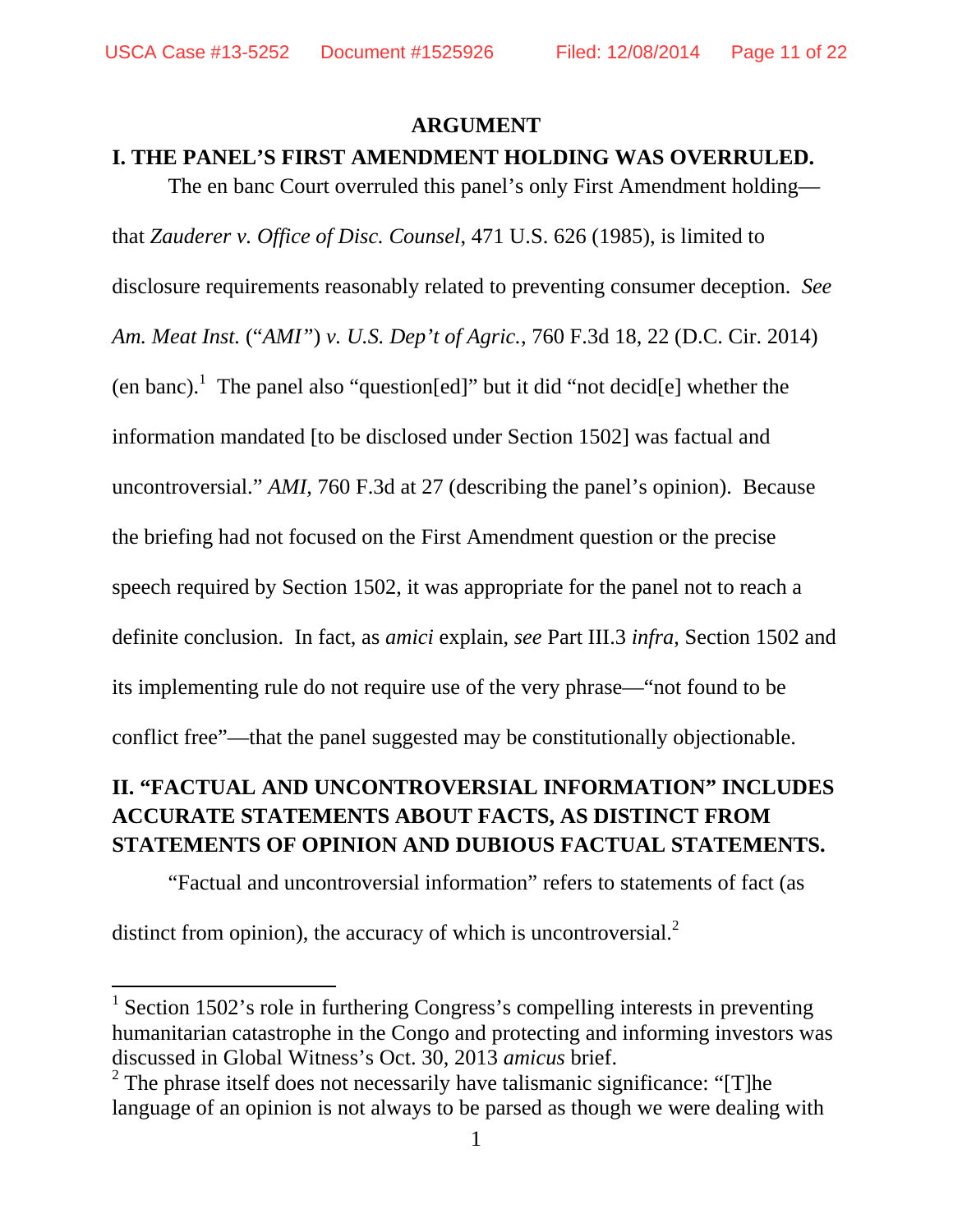**Factual:** As other circuits have held, "whether a disclosure is scrutinized under *Zauderer* turns on whether the disclosure conveys factual information or an opinion." *Disc. Tobacco City & Lottery, Inc. v. United States*, 674 F.3d 509, 569 (6th Cir. 2012) (controlling opinion of Stranch, J.); *Nat'l Elec. Mfrs. Ass'n ("NEMA") v. Sorrell*, 272 F.3d 104, 114 n.5 (2d Cir. 2001) (drawing same distinction); *accord Zauderer*, 471 U.S. at 651 (disclosure requirement did not "prescribe what shall be orthodox in . . . matters of opinion" (internal citation omitted)); Robert C. Post, *Compelled Commercial Speech*, Draft 2A at 38-40 (accessed Dec. 7, 2014) (discussing the panel's opinion), *available at*  http://papers.ssrn.com/sol3/papers.cfm?abstract\_id=2504180.

This distinction between mandatory disclosures of fact and mandatory disclosures of opinion in commercial speech<sup>3</sup> makes sense: "[T]he extension of First Amendment protection to commercial speech is justified principally by the

<u> 1989 - Jan Samuel Barbara, martxa a shekara tsa 1989 - An tsa 1989 - An tsa 1989 - An tsa 1989 - An tsa 198</u>

language of a statute." *Reiter v. Sonotone Corp.*, 442 U.S. 330, 341 (1979). The Supreme Court has upheld mandatory disclosures under *Zauderer* without using the words "factual and uncontroversial." *See Milavetz, Gallop & Milavetz, P.A. v. United States*, 559 U.S. 229, 250 (2010).

<sup>&</sup>lt;sup>3</sup> In contrast to commercial speech, *see Zauderer*, 471 U.S. at 651, when highly protected speech is at stake, the government may not compel either statements of fact or of opinion. *See Hurley v. Irish-Am. Gay, Lesbian & Bisexual Grp.*, 515 U.S. 557, 573-74 (1995); *Riley v. Nat'l Fed'n of the Blind of N. Carolina, Inc.,* 487 U.S. 781, 796 (1988). But these cases expressly distinguished commercial speech. *See Riley*, 487 U.S. at 796 & 796 n.9 (applying test for "fully protected expression" and noting that "commercial speech is more susceptible to compelled disclosure requirements"); *Hurley*, 515 U.S. at 573 (noting that its holding applies only "outside th[e] context" of commercial speech).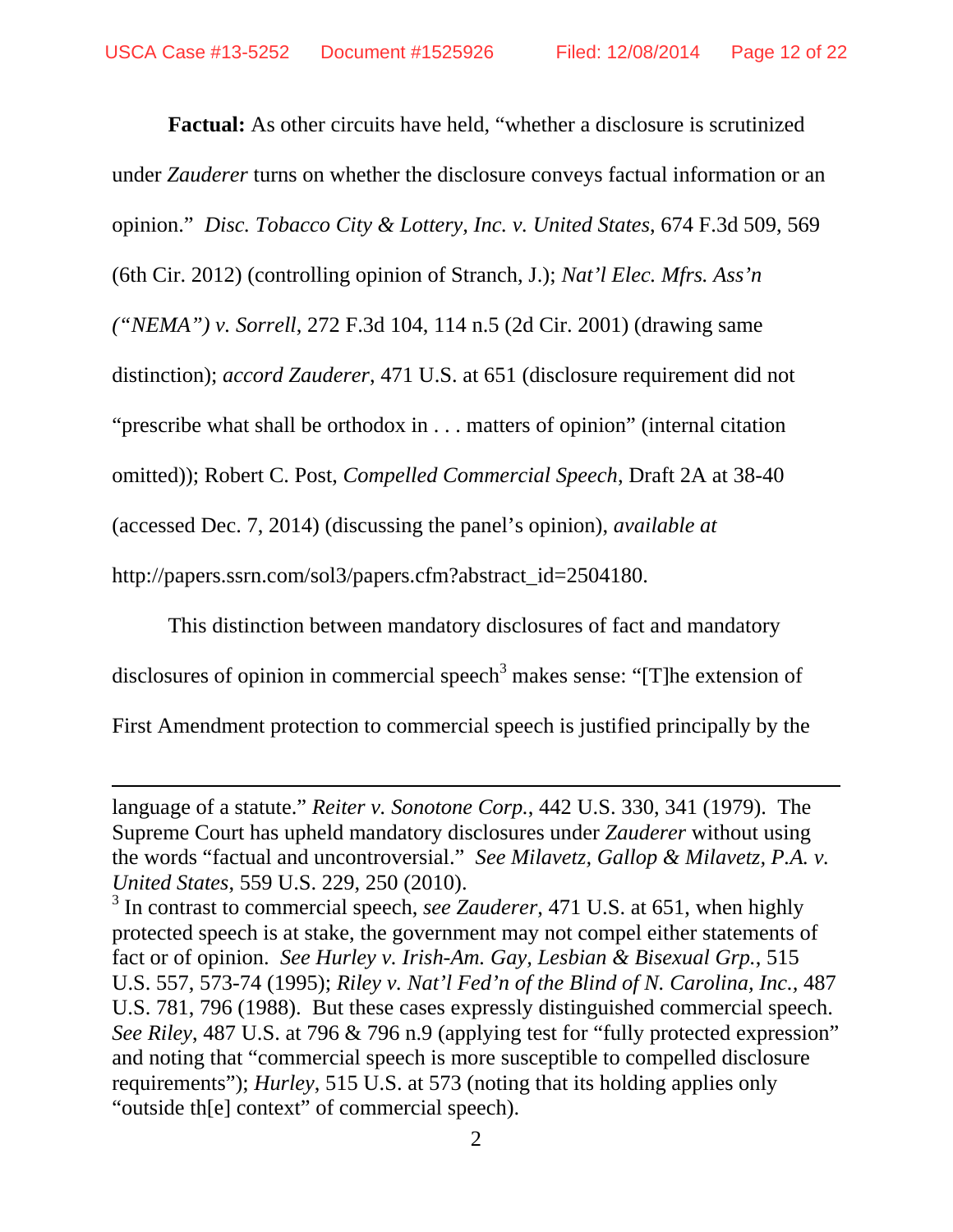value to [listeners] of the information such speech provides." *Zauderer*, 471 U.S. at 651; *accord Cent. Hudson Gas & Elec. Corp. v. Pub. Serv. Comm'n of New York*, 447 U.S. 557, 563 (1980). Requiring commercial speakers to make accurate factual statements "furthers the societal interest in the fullest possible dissemination of information." *Cent. Hudson*, 447 U.S. at 561-62; *accord NEMA*, 272 F.3d at 114. By contrast, the compulsion of statements of opinion—opinions the speaker may not even hold—does not sufficiently further the societal interest in the dissemination of information to be constitutional. *Cf. Disc. Tobacco*, 674 F.3d at 554-58.

**Uncontroversial:** The term "uncontroversial" excludes from *Zauderer*'s scope statements that address "factual" matters but which are false or, at best, highly questionable. *See AMI*, 760 F.3d at 27 (disclosure uncontroversial because speakers "d[id] not disagree with the truth of the facts required to be disclosed"). $4$ In other words, "uncontroversial" refers to a statement's status as accurate, not the statement's results or its subject matter.

<sup>&</sup>lt;sup>4</sup> "Uncontroversiality" may also exclude those "factual disclosures that are so onesided or incomplete," *AMI*, 760 F.3d at 27, that they mislead listeners, and because of their required format, do not permit sufficient additional corrective speech. *See*, *e.g.*, *CTIA—The Wireless Ass'n v. City & Cnty. of San Francisco*, 827 F. Supp. 2d 1054 (N.D. Cal. 2011) *aff'd in relevant part*, 494 F. App'x 752 (9th Cir. 2012) (holding unconstitutional five-by-eight-inch fact sheet and one-by-two-inch sticker for this reason). There is no limit to the corrective speech that speakers can include in their Section 1502 reports. *See Meese v. Keene*, 481 U.S. 465, 482 (1987) ("the reactions of the public to the [Congressional] label 'political propaganda'" could be adequately cured by additional explanation).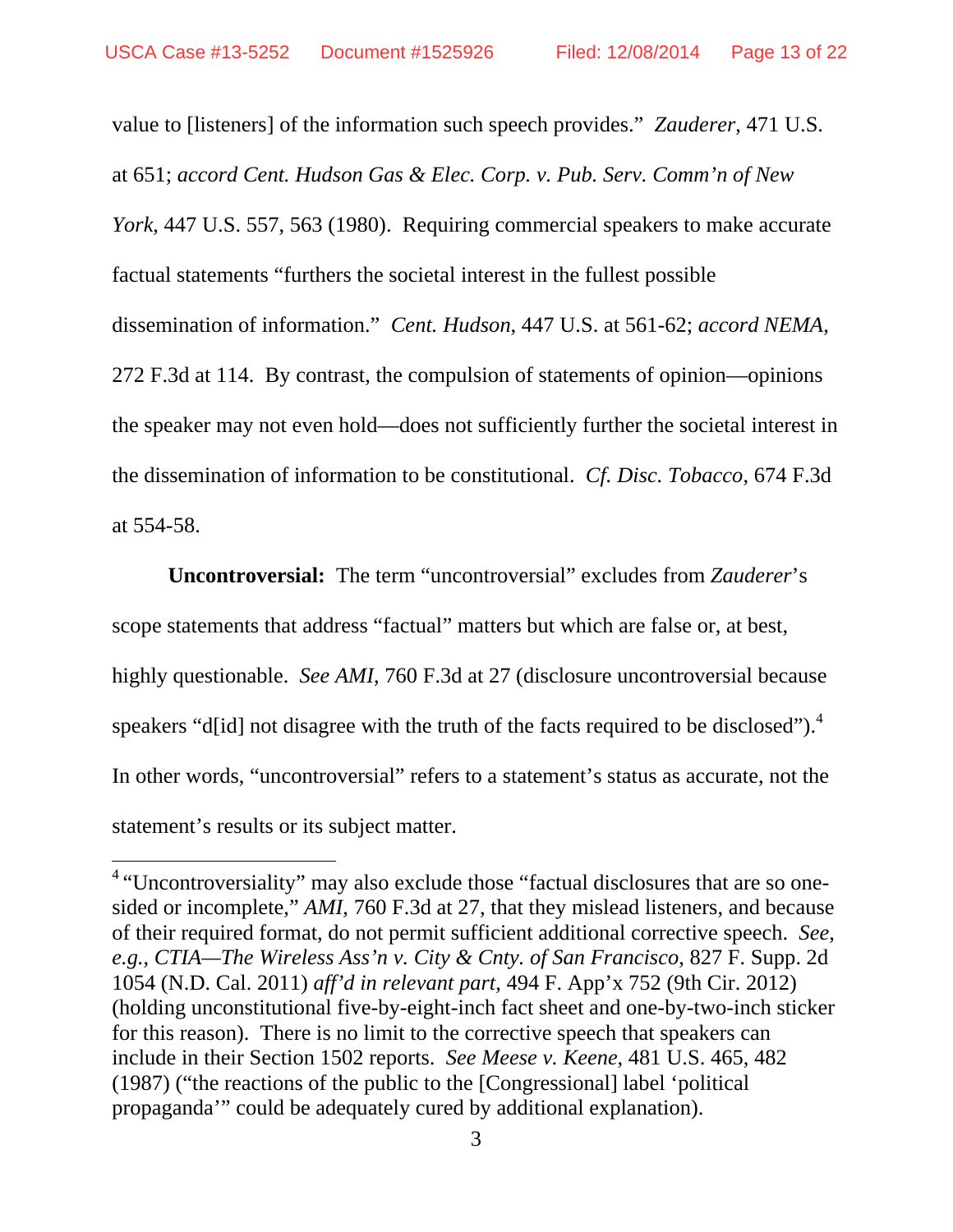An accurate, factual statement may provide information relevant to a public controversy or even spark such a controversy, without the *statement itself* being "controversial." Many regulatory regimes require disclosure of facts that may provoke controversy or even condemnation, such as "the chairman of our board was convicted of securities fraud," *cf.* 17 C.F.R. § 229.401(f)(2); "the government has opened a criminal investigation into our company," *cf.* 17 C.F.R. § 229.103; "the ignition switches on 800,000 of our vehicles are faulty," *cf.* 49 U.S.C. §  $30118(b)(2)(A)$  & (c), or "[t]he National Labor Relations Board has found that we violated Federal labor law." *Guardsmark, LLC*, 344 NLRB 809, 814 (2005), *enf'd*, 475 F.3d 369, 380 (D.C. Cir. 2007).

Outside the commercial context, courts have recognized that a forced admission that one is a convicted sex offender—a scarlet letter of the highest order—may still involve matters of uncontroversial fact, even if it will cause controversy among neighbors. *Cf. United States v. Arnold*, 740 F.3d 1032, 1035 (5th Cir. 2014) (holding sex-offender self-registration requirement constitutional because it compelled statement of fact, not "ideological belief"); *see also* 42 U.S.C. § 16918 (requiring "all information about each sex offender in the registry" to be "made available on the internet"). In fact, the Supreme Court has upheld disclosure requirements in political speech precisely *because* the disclosed information might cause controversy. *See Citizens United v. Fed. Election*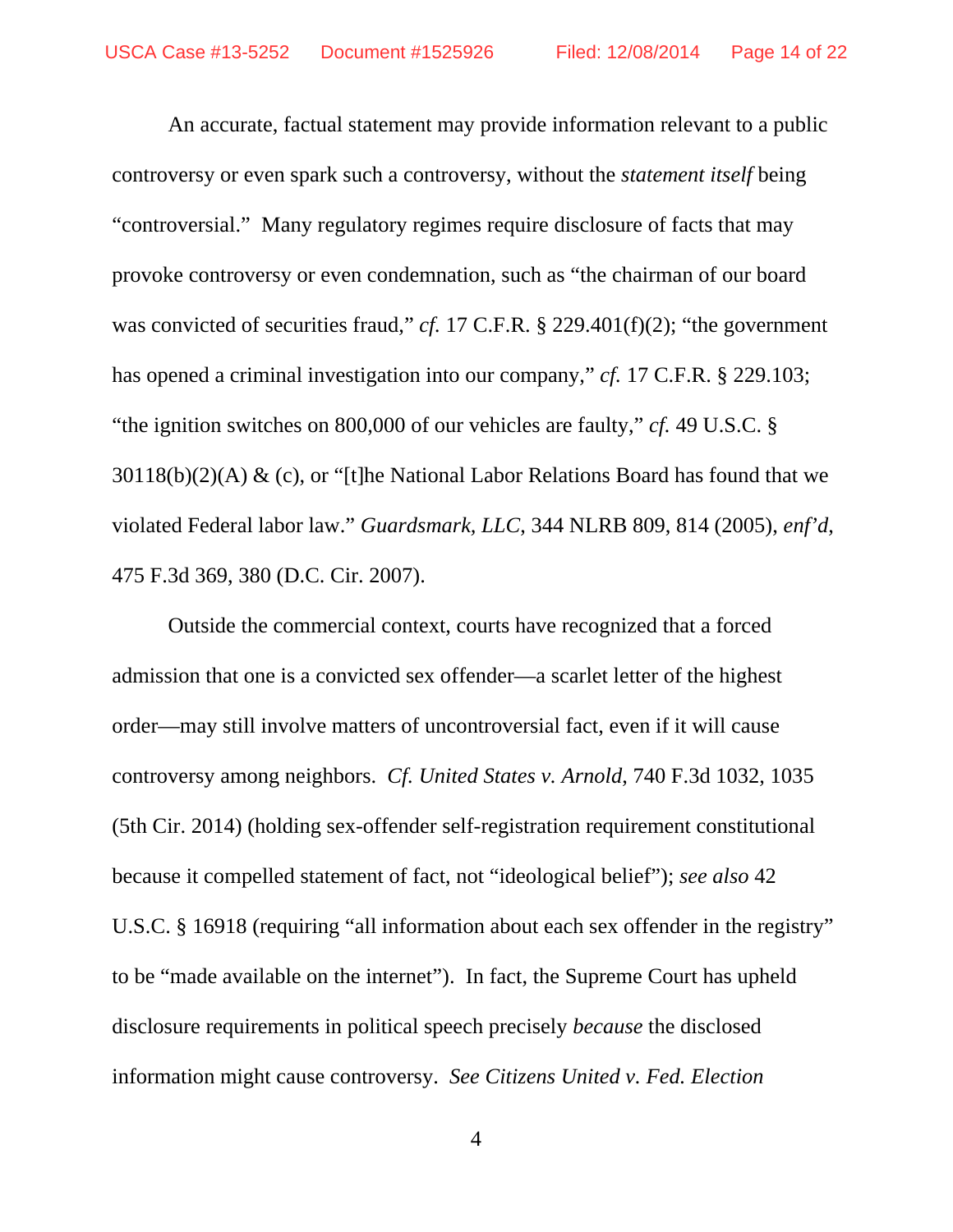*Comm'n*, 558 U.S. 310, 370 (2010) (upholding disclosure requirements because they would allow "citizens [to] see whether elected officials are in the pocket of so-called moneyed interests" (internal citation omitted)). After all, the value of accurate facts to the marketplace of ideas is highest when they are germane to a public controversy.

## **III. WHETHER INFORMATION IS "UNCONTROVERSIAL" INVOLVES A QUESTION OF LEGISLATIVE FACT, BUT CAN BE DETERMINED HERE WITHOUT EVIDENCE.**

### **1. "Controversiality" is generally a question of legislative fact.**

"Controversiality" is a mixed question of fact and law that is best described as one of legislative fact. Legislative facts are those states of affairs "which have relevance to legal reasoning." Fed. R. Evid. 201, Advisory Committee Note. Judicial notice of such facts is common in constitutional litigation. *See Dunagin v. City of Oxford, Miss*., 718 F.2d 738, 748 n.8 (5th Cir. 1983) (en banc) (noting instances, including *Brown v. Bd. of Ed.*, 347 U.S. 483, 495 n.11 (1954)). In *Dunagin*, the Fifth Circuit held that facts relevant to a commercial speech analysis should be treated as legislative facts. *Dunagin*, 718 F.2d at 748 n.8.

Legislative facts noticed by courts are treated as matters of law for purposes of appellate review and preclusion doctrine.<sup>5</sup> See Lockhart v. McCree, 476 U.S.

162, 170 n.3 (1986) (noting problems with circuit splits and appellate review if 

 $<sup>5</sup>$  If "controversiality" were treated as a purely factual question, collateral estoppel</sup> doctrine would allow successive challenges by non-parties, potentially resulting in inconsistent rulings as to the constitutionality of the same disclosure mandate.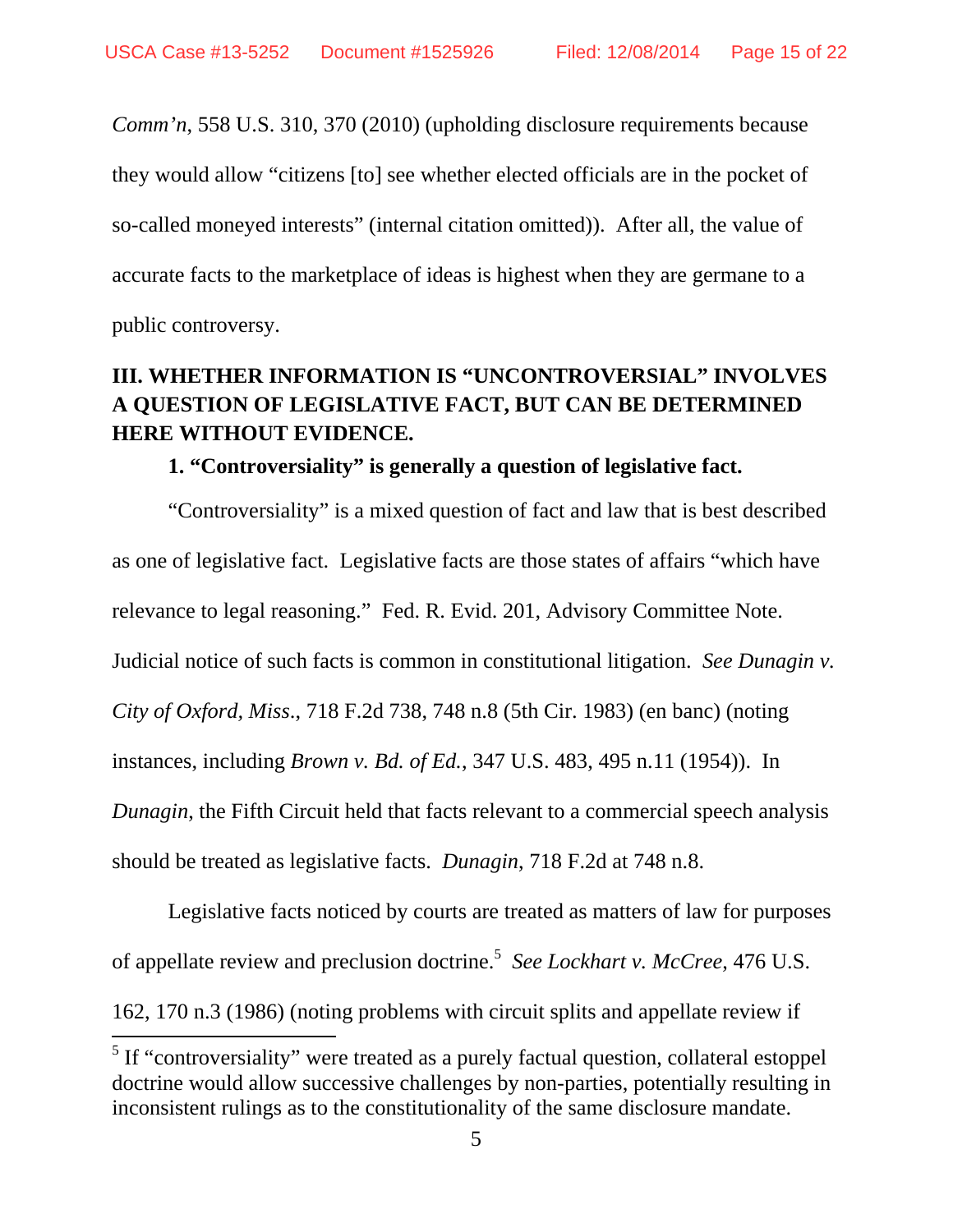legislative facts were treated otherwise); *Dunagin*, 718 F.2d at 748 n.8 (de novo review preserves the "special role" of appellate courts in "constitutional adjudication"). An appellate court may, however, "in appropriate situations," remand for further evidence on legislative facts to be introduced "through regular channels." Fed. R. Evid. 201 Advisory Committee Note.

### **2. As the Supreme Court did in** *Milavetz* **and** *Zauderer***, the Court may determine uncontroversiality here without extraneous evidence.**

Just as in *Zauderer* and in *Milavetz*, the Court may determine that the statements here are uncontroversial through an inspection of the law itself. The ethical rule in *Zauderer* required that lawyers "disclose that clients will have to pay costs even if their lawsuits are unsuccessful (*assuming that to be the case*)." Zauderer, 471 U.S. at 652 (emphasis added).<sup>6</sup> Likewise, here issuers must report that their products have not been "found to be DRC conflict free" *only if* an inquiry pursuant to "a nationally or internationally recognized due diligence framework," Form SD—Item 1.01(c), 77 Fed. Reg. at 56,363, does not find them to be conflictfree.

The panel was concerned that the public may understand the term "DRC conflict-free" as a controversial assessment of moral responsibility. *See* Slip Op. at

<sup>&</sup>lt;sup>6</sup> In *Milavetz*, the mandated diclosures were uncontroversially accurate descriptions of the Bankruptcy Code. *See Milavetz*, 559 U.S. at 233. *Zauderer, Milavetz* and this case are all distinct from a statement such as "cell phone radiation causes cancer," where a court may need evidence—either in the record or subject to judicial notice—to evaluate controversiality.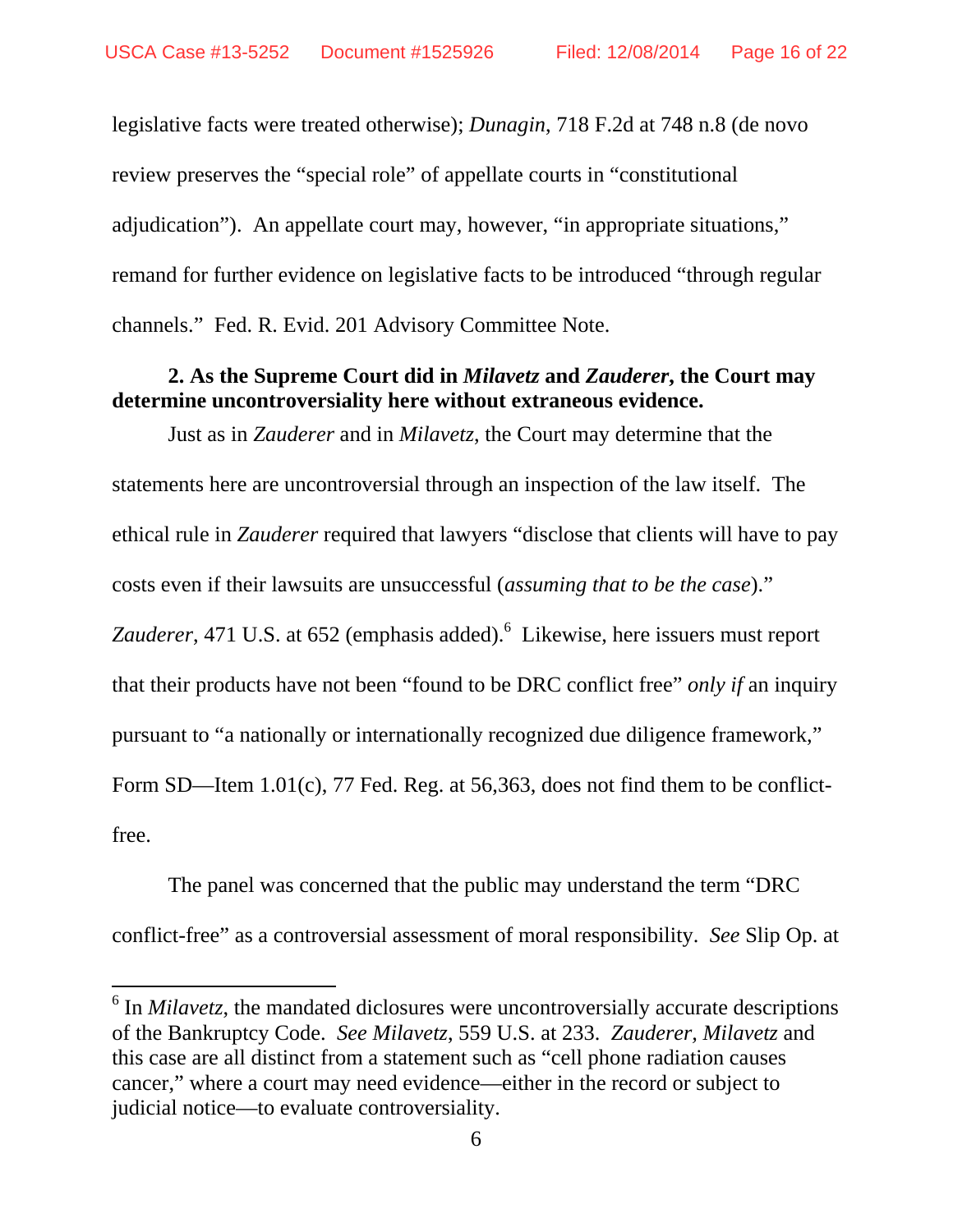20. But, first, the statement is simply a factual report on the results of the duediligence inquiry conducted pursuant to the OECD framework.<sup>7</sup> The moral assessment—to the extent there is any—is embedded in the factual report on the results of the inquiry. In this way, it is no different than a statement that the NLRB has found an employer to have violated the law. *See, e.g.*, *Guardsmark, supra.*  The issuer is of course free to add additional speech to clarify any ambiguity on this point.

Second, Section 1502 specifies that "DRC conflict-free" means "not contain[ing] minerals that directly or indirectly finance or benefit armed groups in the Democratic Republic of the Congo or an adjoining country." 15 U.S.C. §  $78m(p)(1)(A)(ii).$ <sup>8</sup> Whether a product contains such minerals is a matter of fact, not a controversial assessment of moral responsibility. It may lead some listeners to assess moral responsibility but, in that regard, it is no different from other factual disclosures that may cause controversy. *See supra*, at 4-5.<sup>9</sup>

 $\frac{7}{1}$  In practice, the rule's "nationally or internationally recognized due diligence framework" means the OECD Due Diligence Guidance for Responsible Supply Chains of Minerals from Conflict-Affected and High-Risk Areas, (2d ed. 2012) ("OECD Guidance"). *See* 77 Fed. Reg. at 56,281.

<sup>8</sup> The OECD Guidance further specifies how to make this determination*. See* OECD Guidance, Annex II at 21 (defining "direct or indirect support").

 $9<sup>9</sup>$  In any case, it is doubtful that the public will understand the statement to involve an assessment of moral responsibility: 86% of survey respondents thought that a disclosure that products "had not been found to be 'DRC-conflict free'" expressed a fact, not an opinion. *See* Daniel Herz-Roiphe, *Stubborn Things: An Empirical Approach to Facts, Opinions, and the First Amendment*, 113 MICH. L. REV. FIRST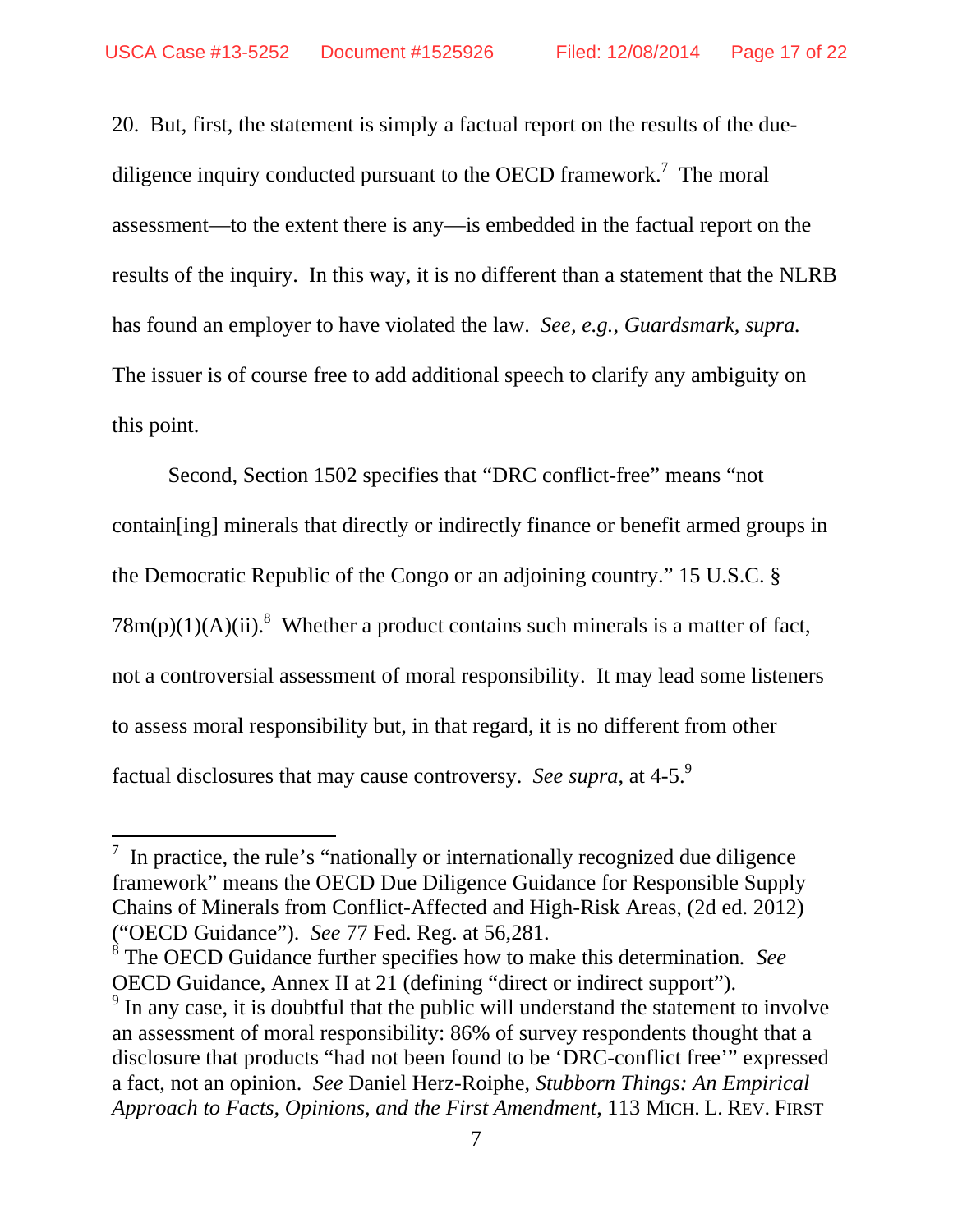A court cannot hold a statute unconstitutional because it "assume[s] that the public will attach an unsavory connotation [to one of its defined terms]." *Meese v. Keene*, 481 U.S. 465, 478 (1987). *Meese* held that "it is constitutionally permissible to require foreign agents to inform American viewers that movies made by foreign governments are 'political propaganda' [within the meaning of the Foreign Agents Registration Act]." *Time Warner Entm't Co., L.P. v. F.C.C.*, 93 F.3d 957, 982 (D.C. Cir. 1996). The Act defined "political propaganda" as materials "intended to influence the foreign policies of the United States, or [that] may reasonably be adapted to be so used." *Meese*, 481 U.S. at 470. Because Congress had defined "political propaganda" in this "neutral evenhanded manner," *id.* at 484, "the reactions of the public to the label," *id.* at 482, could not make the statute unconstitutional. After all, the statute did "not prohibit [a distributor] from advising his audience" of the neutral and factual nature of the statutory definition and explaining "that the films had not been officially censured." *Id*. at 480-81.

Here, just as in *Meese*, an issuer is free to correct any public misperception that "DRC conflict free" is a controversial moral censure and not a factual report about whether a due diligence inquiry found that armed groups in the Congo benefitted from certain minerals.

<u> 1989 - Johann Stein, marwolaethau a gweledydd a ganlad y ganlad y ganlad y ganlad y ganlad y ganlad y ganlad</u>

IMPRESSIONS (forthcoming 2014), *available at* http://papers.ssrn.com/ sol3/papers.cfm?abstract\_id=2530768 (accessed Dec. 7, 2014).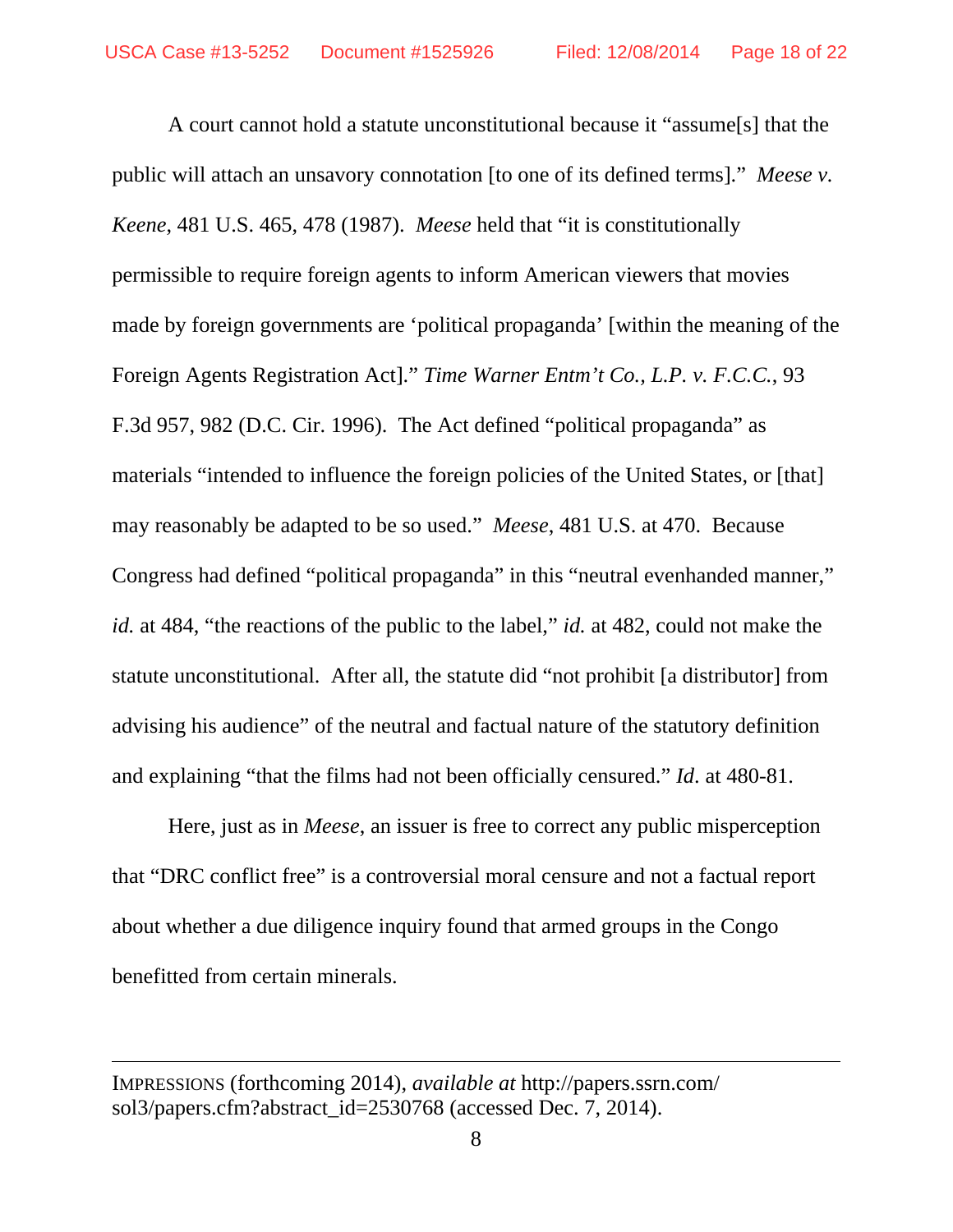## **3. Neither Section 1502 nor its implementing rule requires speakers to use the phrase "not found to be DRC conflict free."**

Nothing in the statute or the rule requires any speaker to use any variant of the term "DRC conflict free." The SEC regulation, 17 C.F.R. § 240.13p-1, requires issuers to follow the instructions on SEC Form SD. *See* Form SD, 77 Fed. Reg. 56,362-65 (Sept. 12, 2012). The instructions on the form constitute the only source of legal requirements directly binding on issuers required to file reports. They provide in relevant part:

*Product Description:* Any registrant that manufactures products or contracts for products to be manufactured that have not been found to be ''DRC conflict free,'' as defined in paragraph (d)(4) of this item, *must provide a description of those products*, the facilities used to process the necessary conflict minerals in those products, the country of origin of the necessary conflict minerals in those products, and the efforts to determine the mine or location of origin with the greatest possible specificity.

Form SD Item 1.01(c)(2), 77 Fed. Reg. at 56364 (emphasis added).A statement as simple as "the following products are required to be disclosed pursuant to 15 U.S.C. §  $78m(p)(1)(A)(ii)$  and its implementing rule" followed by a description of the products—such as "Model XYZ handheld cameras manufactured between Dates A and B<sup>"</sup>—and the other enumerated information would satisfy this mandate.<sup>10</sup> The statute, which directs the SEC to issue regulations, is consistent

 $10$  The form contains instructions using the term "conflict free," but it also specifies that "[a]ll instructions should . . . be omitted" when the form is filed. Form SD, General Instructions D, 77 Fed. Reg. at. 56,362.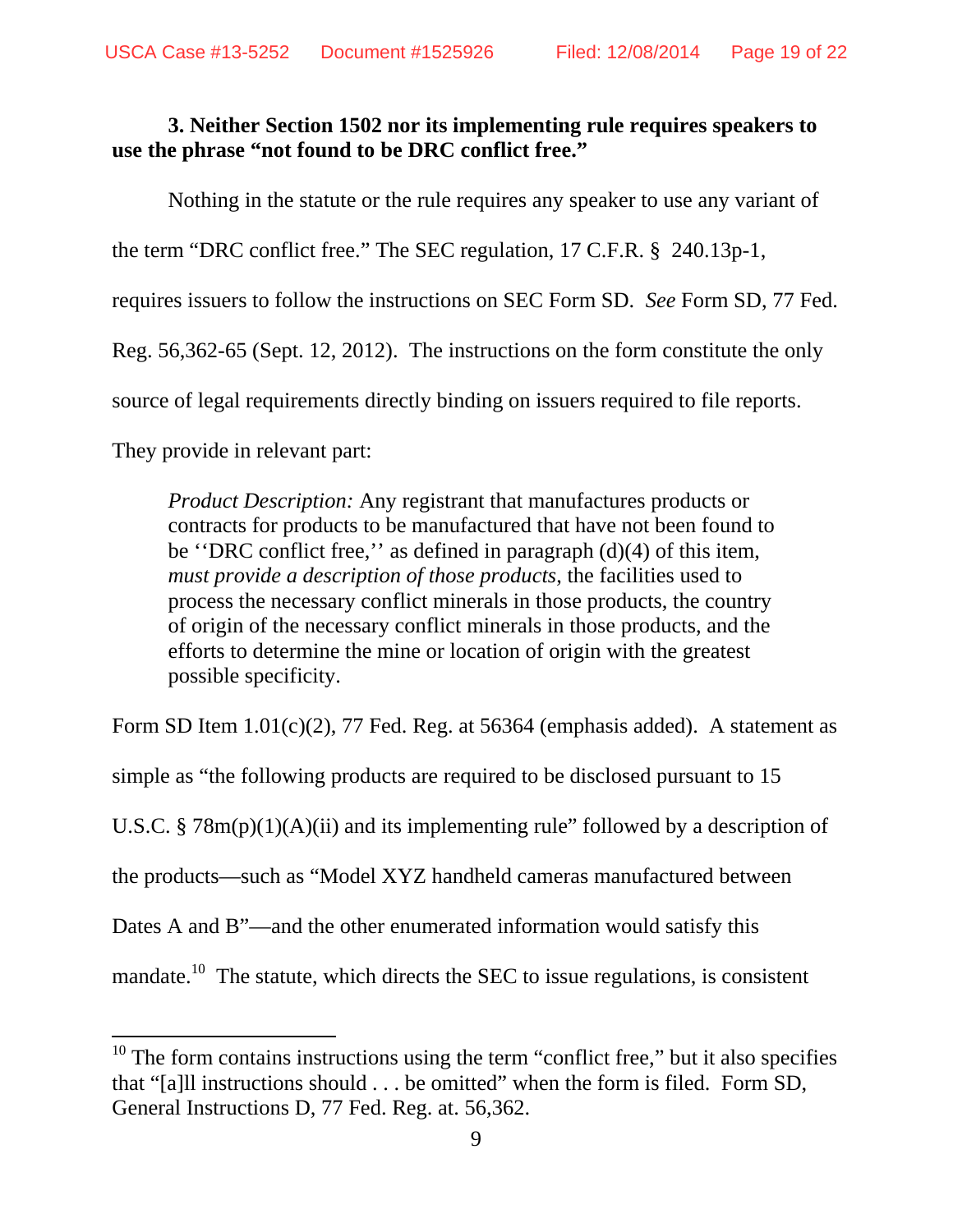with these instructions. *See* 15 U.S.C. 78m(p)(1)(A)(ii) (an issuer's report must include "a description of the products . . . that are not DRC conflict free" and other enumerated information). In sum, the term "DRC conflict free" is merely a convenient—but optional—label to summarize the results of the due diligence process.

The panel only held Section 1502 and, by extension the rule, constitutionally problematic "to the extent" they required "use of the particular descriptor 'not found to be 'DRC conflict free.'" Slip Op. at 23 at n.13. "A statute must be construed, if fairly possible, so as to avoid not only the conclusion that it is unconstitutional but also grave doubts upon that score." *United States v. Jin Fuey Moy*, 241 U.S. 394, 401 (1916); *Cmty. for Creative Non-Violence v. Watt*, 670 F.2d 1213, 1216 (D.C. Cir. 1982) (applying this canon to regulations). Not only is it "fairly possible" that the statute and rule do not require use of that particular descriptor, that is their most natural reading.

In sum, Section 1502 and its implementing rule require publicly-traded corporations to provide truthful, factual information, based on their own research, about their own products and their own supply chains; they may even choose their own wording. In any event, nothing in the disclosures is controversial or unconstitutional—whether or not the particular descriptor "not found to be DRC conflict free" is required.

10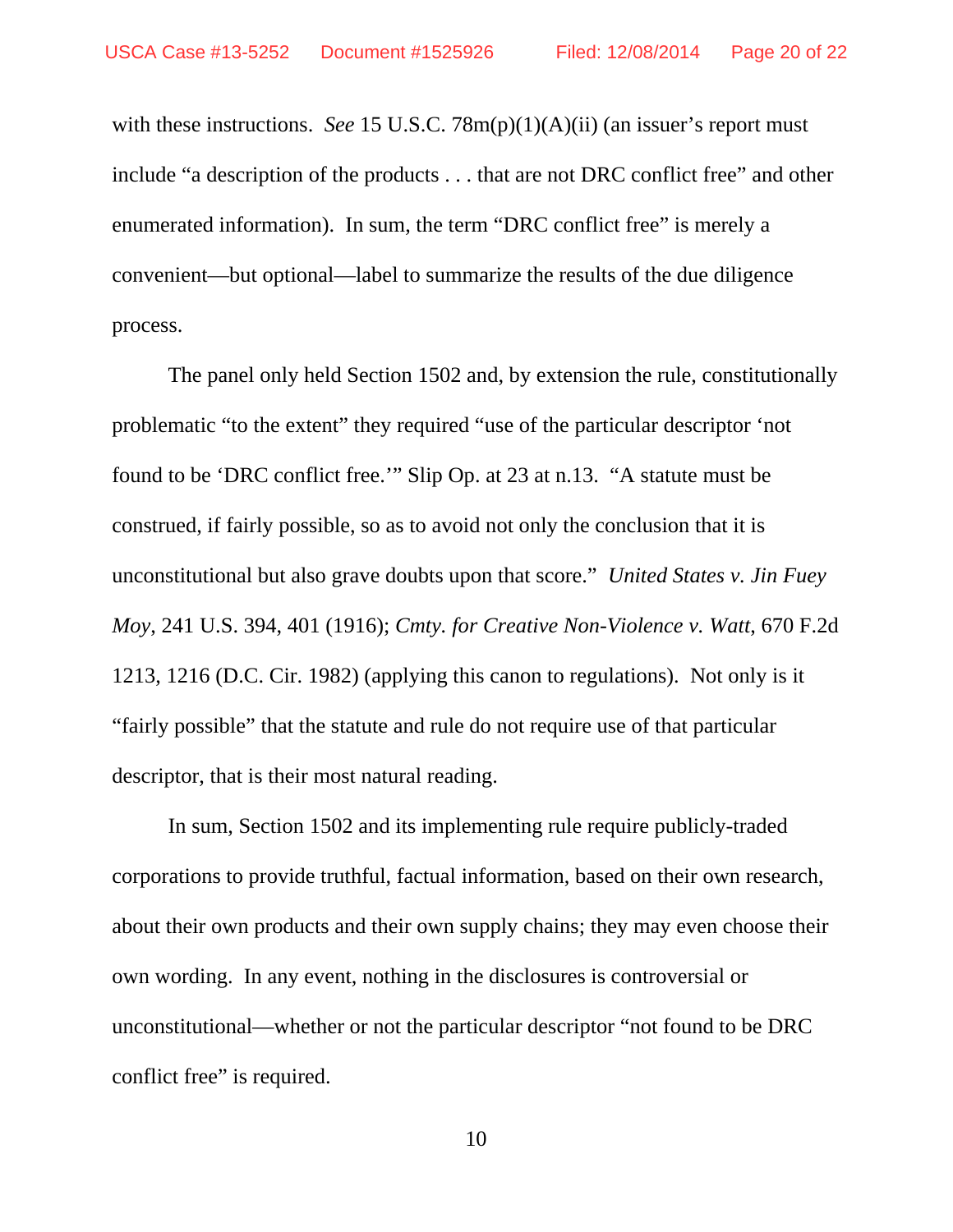Dated: December 8, 2014 Respectfully submitted,

 /s/ David Hunter Smith David Hunter Smith David N. Rosen DAVID ROSEN & ASSOCIATES, PC 400 Orange Street New Haven, CT 06510 (203) 787-3513 hsmith@davidrosenlaw.com

*Counsel for Global Witness and Free Speech For People* 

Jodi Westbrook Flowers Michael E. Elsner MOTLEY RICE LLC 28 Bridgeside Boulevard Mount Pleasant, SC 29464 (843) 216-9000 jflowers@motleyrice.com

#### *Counsel for Global Witness*

Ronald A. Fein FREE SPEECH FOR PEOPLE, INC. 634 Commonwealth Ave. #209 Newton, MA 02459 (617) 244-0234 rfein@freespeechforpeople.org

*Counsel for Free Speech For People*